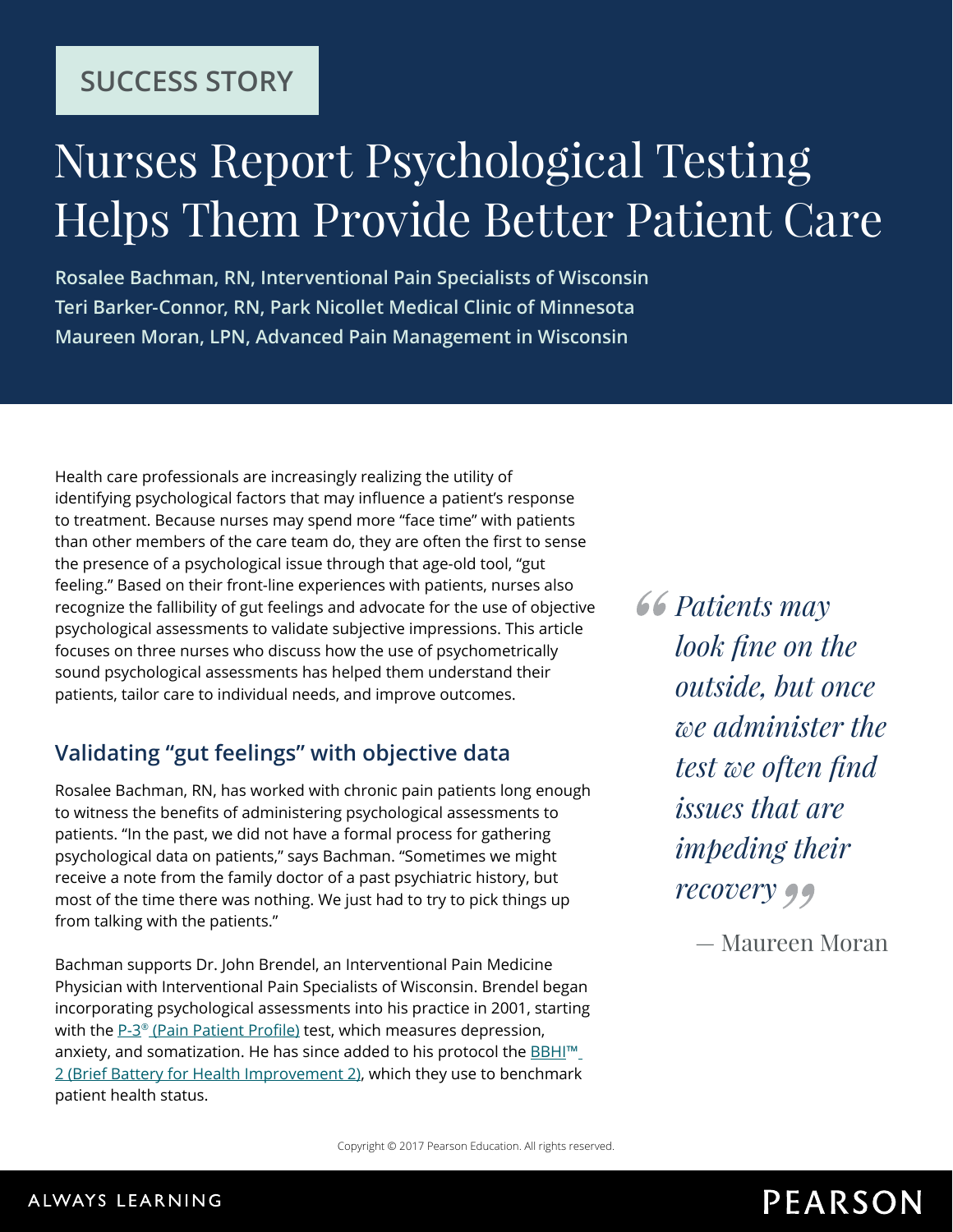Bachman explains how psychological assessments have benefited the clinic staff and the patients: "The P-3 test works as an indicator to help point out when we should refer people on for psychological counseling before we do any further procedures. Now we can back up our gut feeling with the test results."

The majority of Brendel's patients are treated with cervical or lumbar epidural injections, but some patients require further treatment. Brendel has the [BBHI 2](http://www.pearsonclinical.com/psychology/products/100000162/brief-battery-for-health-improvement-2-bbhi-2.html) test administered to those patients three times: prior to receiving the advanced procedure; two weeks post-procedure; and three to four months post-procedure. Bachman says comparing the functional rating on the three BBHI 2 profiles has been very helpful to the medical team because it quantifyies improvements in the patients' daily functioning. When the BBHI 2 scores show improvements, Bachman can point out to patients that not only has their pain level improved, but that their depression is decreasing, and their outlook on life is better. She notes that patient outcomes have been enhanced since the care team has incorporated psychological testing into their protocol.

#### **Expanding bariatric surgery program to include psychological testing**

Teri Barker-Connor, RN, who worked in a very different medical setting from Bachman, also appreciated that her "gut feelings" are validated with the objective data gained through psychological assessments. Barker-Connor is the Bariatric Surgery Program Manager at Park Nicollet Medical Clinic, a large multi-specialty clinic with several offices throughout the Twin Cities area of Minnesota. Until recently, Barker-Connor had recommended a psychological evaluation only when she sensed the need from her nursing assessment.

Feeling that she had been missing some important information, Barker-Connor was dissatisfied with having to rely only on her "gut feelings." She could see that there were weaknesses in the program due to the quantity of phone calls she and the other nurses would receive from patients who were struggling following bariatric surgery. While the program already addressed support, education, and nutrition for their patients, Barker-Connor felt something was missing. After several conversations with local psychologist, Lana Boutacoff, PhD, who provided psychological evaluations for another surgeon in the area, Barker-Connor invited Boutacoff to a meeting with the Park Nicollet surgeons. Boutacoff was helpful in convincing the surgeons that psychological evaluations, when conducted and written properly to meet the specific needs of bariatrics, can be very valuable for the medical team and patients. As a result of her efforts, the program added psychologists to the staff, and they now include testing with the MMPI-2<sup>®</sup> (Minnesota [Multiphasic Personality Inventory-2\)](http://www.pearsonclinical.com/psychology/products/100000461/minnesota-multiphasic-personality-inventory-2-mmpi-2.html) and MBMD<sup>®</sup> [\(Millon Behavioral Medicine Diagnostic\)](http://www.pearsonclinical.com/MBMD) and [QOLI®](http://www.pearsonclinical.com/psychology/products/100000635/quality-of-life-inventory-qoli.html) [\(Quality of Life Inventory\)](http://www.pearsonclinical.com/psychology/products/100000635/quality-of-life-inventory-qoli.html) tests in their evaluation protocol.

#### **Framing patient expectations and preparing medical staff**

In evaluating candidates for bariatric surgery, Barker-Connor finds the psychological profiles particularly valuable because they provide information about personality characteristics that may influence how a patient is likely to react following surgery.

"The assessments help the psychologists alert the staff to issues we need to prepare for," says Barker-Connor. "The tests also help us frame expectations for the patients based upon their psychological profile."

## **PEARSON**